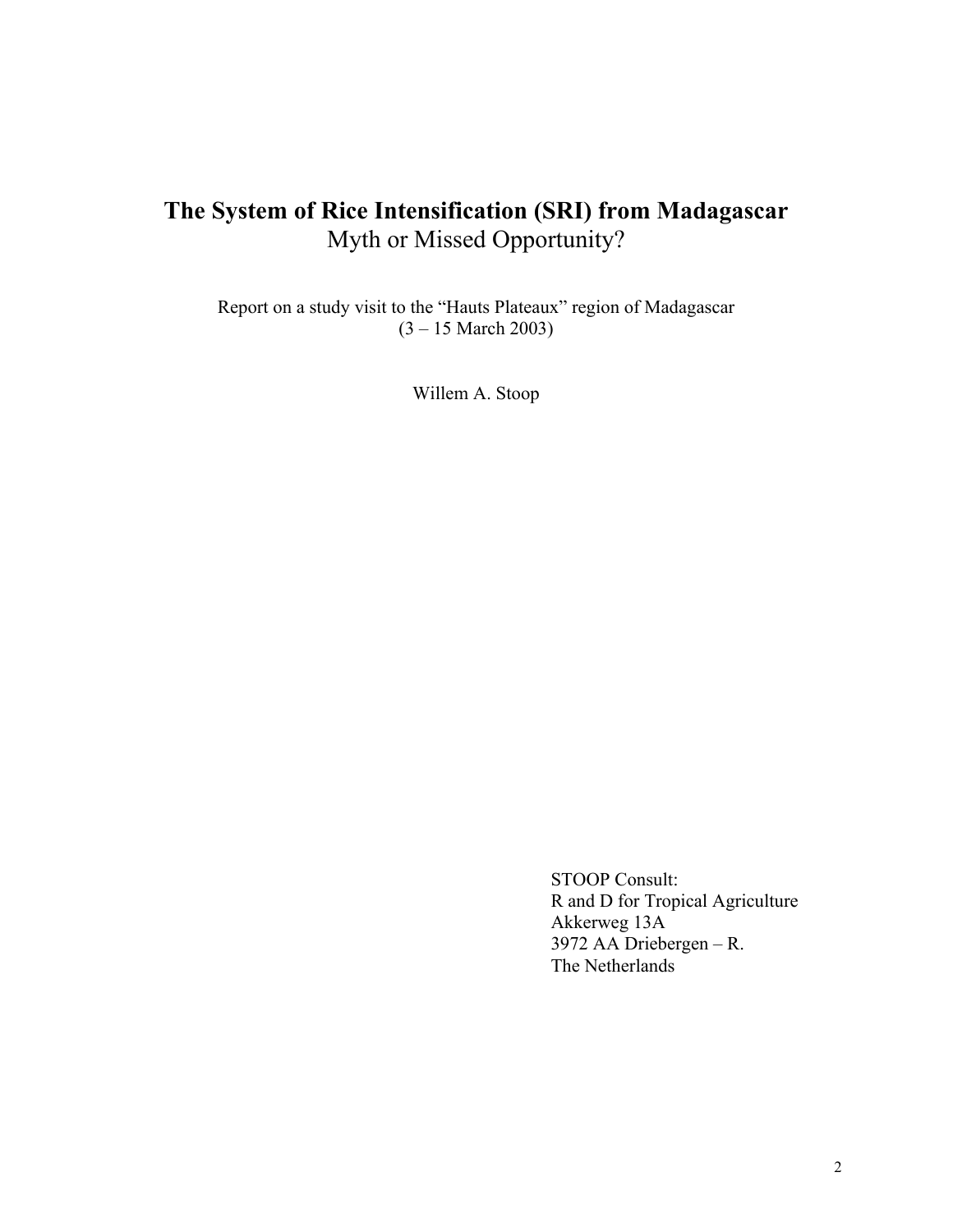#### **Preface and Acknowledgements**

The last few years I have been intrigued by the reports about the "System of Rice Intensification" (SRI) that originated in Madagascar during the 1980s. Starting in 1998, when still serving as interim Director of Research at WARDA in Ivory Coast, and following contacts with Dr. Norman Uphoff from CIIFAD/ Cornell University, I have at first tried to interest WARDA scientists in this subject. Later, when these efforts proved in vain, I started -with encouragement from my successor Amir Kassam- to conduct some exploratory field research at M'be. Next, during a second interim assignment at WARDA in 1999-2000, I pursued the topic further. The trials have shown some of the typical SRI features and provided some interesting information, but the spectacular grain yields as recorded by farmers in Madagascar, were never achieved.

The reason for this lack of response (in spite of the other positive features), and also why the system was not being adopted on a much wider scale in Madagascar, were questions that have continued to intrigue me. So out of scientific curiosity, I have –on personal title- established contacts with the people from the Association Tefy Saina (NGO) in Antananarivo, who together with the University were so kind to arrange a field tour from 3 to 15 March 2003. This field tour has covered both successes and failures in SRI, and therefore has greatly clarified to me both its potential and constraints.

My thanks for this extremely interesting visit are due in particular to Sebastien RAFAHALAHY (President of Tefy Saina) and his long-term collaborator Justin RABENANDRASANA (General Secretary of Tefy Saina), RAKOTOARIMANANA Dieudonné and ANDRIANAVALONA Fetra (field trainers of Tefy Saina) for their warm welcome and support. Crucial was also the support from Prof. Robert RANDRIAMIHARISOA from the Ecole Supérieure des Sciences Agronomiques (ESSA) of the University of Antananarivo in facilitating transportation for the field tour and for interesting discussions. Hopefully this visit and report will contribute to continued contacts and collaboration between us in the future.

> Willem A. Stoop Driebergen, March 2003

 STOOP Consult: R and D for Tropical Agriculture Akkerweg 13A 3972 AA Driebergen – R. The Netherlands

 Phone: +31 (0)343-516311 Fax: +31 (0)343- 517126 e-mail: nadamo@planet.nl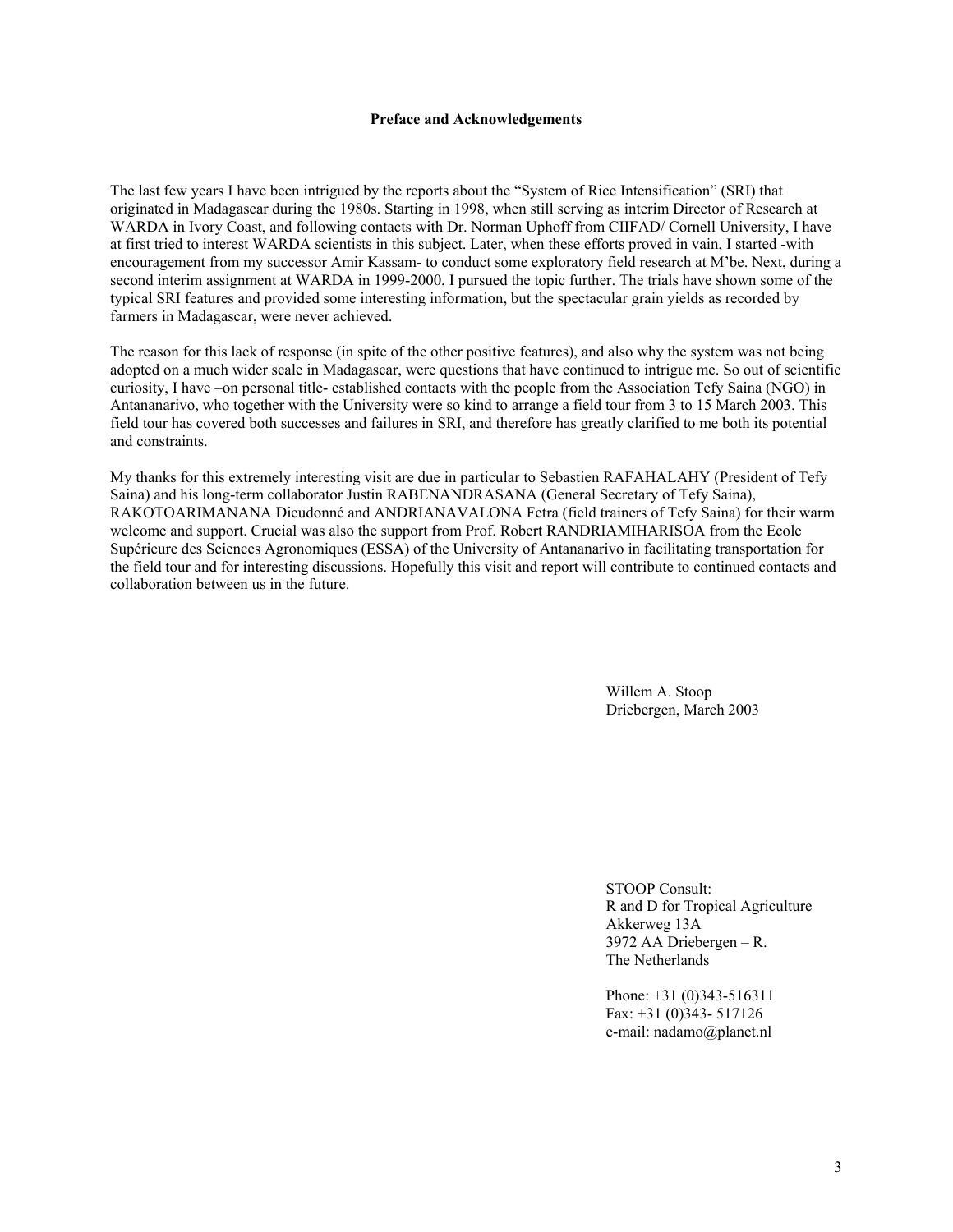#### **Executive Summary**

This study visit has permitted a number of rather fundamental observations and conclusions. The potential of SRI in farmer fields was confirmed. However, there are substantial variations in the ways farmers implement the practices as well as in the agro-ecological conditions between fields (notably in the water regime and flooding risks), and therefore in the yields obtained. A major conclusion therefore is that we are dealing with largely empirical practices. Secondly, SRI is not a miracle practice that can be readily adopted by any farmer. It requires skilful farming, experience, and conscientious planning and implementation of the calendar of agricultural operations.

The implications are that there remain numerous questions to be resolved by research. First of all the basic agronomy of SRI still needs to be worked out from scratch, mainly because the water regime used (i.e. moist, aerobic soil conditions) is so totally different from the standard flooded practice. Secondly there are many fundamental issues related to eco-physiology and soil microbiology notably the possibilities for biological nitrogen fixation. Thus SRI offers exciting research opportunities, that potentially might greatly alter our perspectives about rice production systems and the optimum use of production factors in obtaining substantially higher yields than at present with the conventional methods.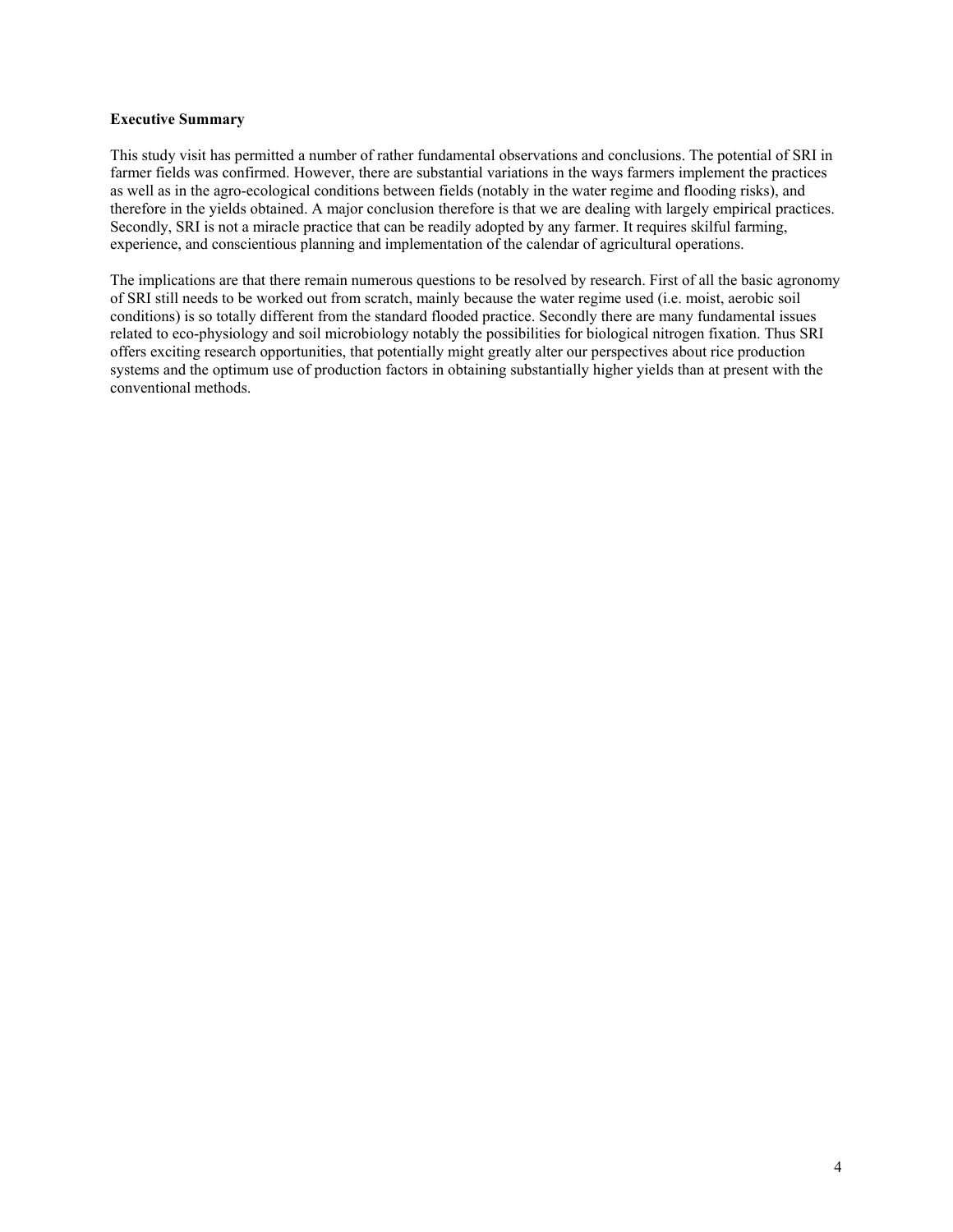## **The system of rice intensification (SRI) from Madagascar**  Myth or Missed Opportunity?

*- - modernise resolutely, but with wisdom, while safeguarding the best that you inherited; - - reject the type of modernisation that puts at risk the future of your off-spring and that would condemn a majority to misery - - (Henri de Laulanié, 1989)* 

## **1. Introduction**

The System of Rice XIntensification (SRI) evolved in Madagascar during the 1980s under the guidance of Father de Laulanié and in close collaboration with farmers. In 1990, an NGO Association Tefy Saina was created to guide the further dissemination of the approach. In the period 1999 to 2001, a number of experiments were conducted by WARDA in Côte d'Ivoire to test the system's relevance for West African conditions, and to try to explain how the system functions.

The WARDA experiments have given interesting results, but the grain yields have always been far below (in the order of 4 to 6 tons/ha) those reported for Madagascar. The intriguing question is "Why?" Another intriguing question is: "If SRI is indeed so profitable, why is it not being adopted on a much wider scale by the farmers in Madagascar?"

The objectives of the present field study were to review and learn from Madagascar farmers and the Tefy Saina personnel involved about:

- local rice growing conditions (agro-ecological and socio-economic) on the Hauts Plateaux,
- what farmers might be doing differently and why, and
- why SRI is not being adopted more widely in Madagascar.

This report will start by considering mostly the bio-physical aspects associated with the "SRI package of practices" as observed during the field visits. From this, a number of conclusions are drawn about future research needs and about the potential for and constraints to the possible, large-scale adoption of SRI-type approaches. This leads to some observations on (national) agricultural development policies and on (national and international) research strategies that may permit the effective and wider exploitation of the assets associated with this "knowledge intensive", yet at the same time "low external-input type of technology".

## **2. Itinerary and organisation of the study**

The study was conducted from 3 to 15 March 2003. A program of field visits was prepared by the NGO Tefy Saina in close collaboration with the University of Antananarivo (École Supérieur des Sciences Agronomiques). Some 15 farms were visited and the farmers ther informally interviewed in the regions around Antananarivo, Antsirabe and Fianarantsoa. Discussions were held with the University staff and students, as well as with the national agricultural research agency FOFIFA in Antananarivo. Results of the study were presented in a lecture to the students of the Laulanie Green University and at a debriefing session at the University. The detailed program of the visit is presented in the Appendix.

## **3. Background to rice farming on the Hautes Plateaux**

Rice is the dominant food staple crop throughout the country; it is grown in all of the highly different agro-ecological zones ranging from sea level to 1600 meters altitude. Rice is consumed three times a day by a majority of the population, making it one of the highest per capita consumers of rice in the world (130 kg/person/year).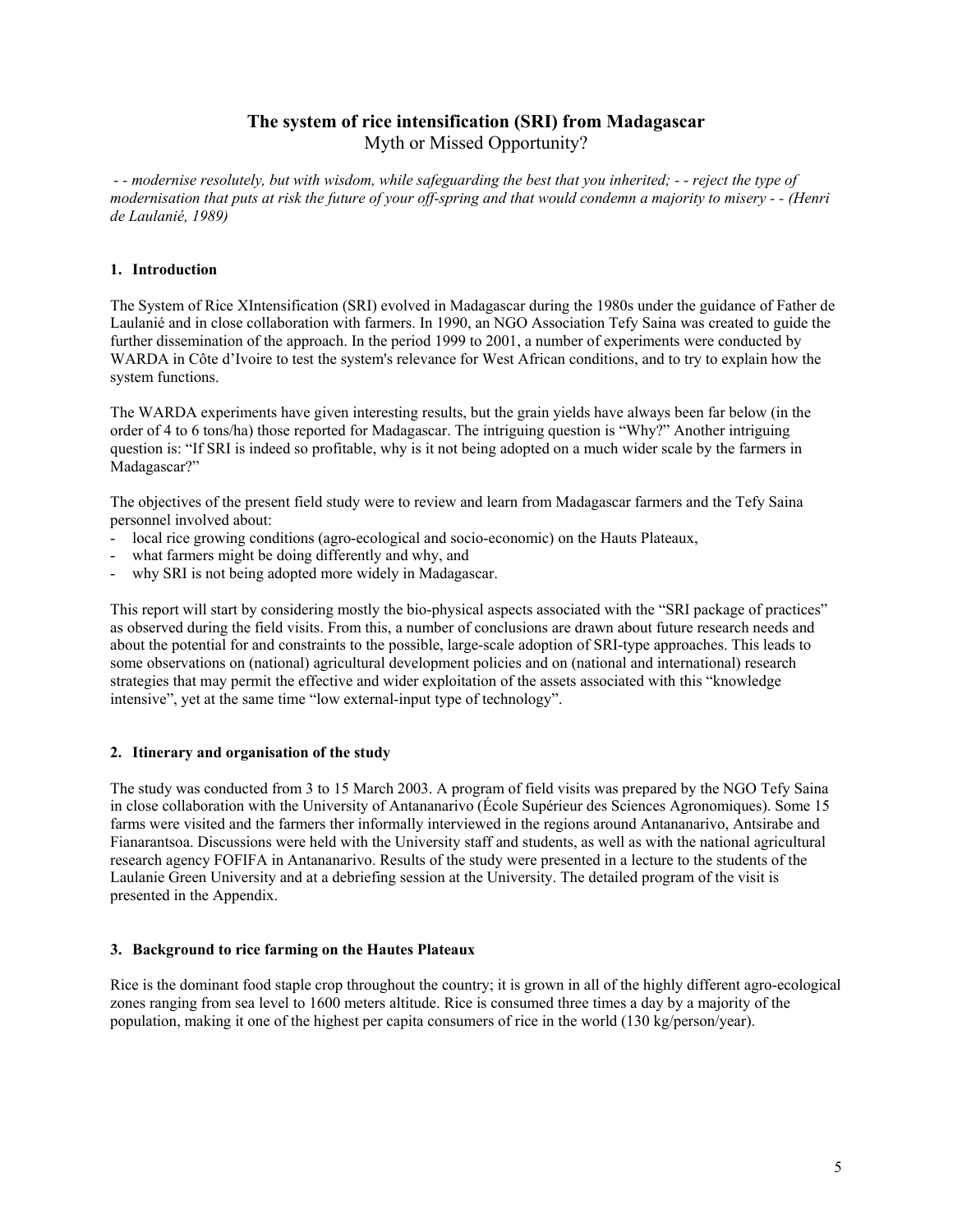## *3.1. Agro-ecological conditions*

The elevations on the Hauts Plateaux areas visited ranged from 1200 to 1600 meters. The area is rather mountainous, with fairly steep slopes and many valleys and often, wide flood plains that become inundated for shorter or longer periods of time during the rainy season. The slopes have become increasingly deforested for use in pastures and upland farming (tanety) during the last few decades. In many locations this has resulted into very serious erosion and accelerated run-off, leading to degradation of uplands and sedimentation in the lowlands and flood plains. Increasing demands for firewood and charcoal by growing urban populations continues to put heavy pressure on the natural vegetation.

The rainy season tends to start in October and end in March / April, with December and January as the peak rainfall months during which periods of extensive flooding may occur. Total annual rainfall is in the order of 1200 to 1500 mm. Mean temperatures obviously will vary with elevation, and will drop to 15C and lower during the months of May to September / early October. Detailed monthly rainfall and mean daily temperatures for three locations are presented in Table 1.

**Table 1:** Mean monthly and annual rainfall (mm) and mean monthly temperatures (ºC) for three zones in Madagascar where SRI has been practised; means are calculated on basis of 30 years of observations (1965-1995).

|            | Temperature $(T: {}^{\circ}C)$ and rainfall $(R: mm/month)$ |        |              |             |                    |                     |                |    |             |          |                         |                       |                        |                    |       |
|------------|-------------------------------------------------------------|--------|--------------|-------------|--------------------|---------------------|----------------|----|-------------|----------|-------------------------|-----------------------|------------------------|--------------------|-------|
| Zone       | Altitude                                                    |        |              |             | M                  |                     | М              |    |             | $\Gamma$ |                         |                       |                        |                    | Total |
| Antsirabé  | 1500 m                                                      | 17.    | 214          | 189         | 207                | 81                  | 28             | 20 | $\sim$<br>∼ | 26       | 28                      | 65                    | 169                    | 289                | 1343  |
|            |                                                             |        | ١g           | 20          |                    | 18                  | 12             | IJ |             |          | ر 1                     | $\overline{ }$<br>. . | ١q                     |                    |       |
| Antanarivo | 1300 m                                                      |        | 278          | 214         | 165                | 46                  | $\sim$<br>ر کے | 19 | $\sim$<br>∸ | ົ<br>∸   | $\mathcal{L}$<br>د،     | 55                    | 130                    | 247                | 1250  |
|            |                                                             | $\sim$ | $\sim$<br>∠∠ | $\sim$<br>∸ | $\sim$<br><u>.</u> | 20                  | 18             |    |             |          |                         | 19                    | $\sim$ 1<br><u>، ب</u> | <u>.</u>           |       |
| Ranomafana | $600 \text{ m}$                                             |        | 288          | 204         | 234                | 66                  | 32             | 38 | 44          | 4.       | $\mathbf{\Omega}$<br>∠⊥ | 45                    | 180                    | 284                | 1483  |
|            |                                                             |        | 25           | $\sim$<br>~ | $\sim$             | $\mathcal{L}$<br>د، | 19             | 18 |             | 16       | 18                      | 20                    | $\mathcal{L}$<br>∠∠    | $\mathbf{a}$<br>رے |       |

With respect to rice farming on the Hauts Plateaux the cropping period stretches from late October to late April. That gives a potential growing season of some 180 days. At the start and at the end of it, low temperatures are the main obstacle to rice farming, while for the low-lying areas and flood plains, inundation risks are particularly high in the months of December and January. Obviously the start of the rains in October is another critical factor that determines the exact date for rice planting.

## *3.2. Rice cropping systems*

As for any mountainous area, the diversity in rice fields in relation to the topography is huge. Broadly speaking, there are two major types of fields:

- rather extensive lowland areas that are more or less prone to flooding by the rivers, and
- small terraced plots on the lower slopes that receive water from run-off and from the groundwater flow generated in the higher (forested) areas.

Linked to the diversity in rice fields and in overall agro-ecological conditions, together with a centuries-old rice growing tradition of the population comes a huge diversity in local rice germplasm. Over the years a collection of some 5,000 entries of local rice varieties has been established (FOFIFA).

On the Hauts Plateaux, rice is being grown according to three major systems that represent progressively increasing levels of intensification / sophistication:

- the *traditional system*, inherited from the ancestors (who constitute an important cultural factor in daily life), is based on local varieties, transplanted at random and without using external inputs,
- the *improved system* (SRA) promoted by the formal research and extension services, based on improved varieties, transplanting in rows, and using mineral fertilisers, and
- the *system of rice intensification* (SRI) that has been promoted by the NGO Tefy Saina; it employs either local or improved varieties, uses very young seedlings, 8-days old (with only two leaves), transplanted singly with wide spacing (25 x 25 cm or wider) and minimal irrigation to keep the soil wet but not flooded during the vegetative phase. Frequent rounds of early weeding / soil cultivation and the use of ample rates of organic manure (compost and/or farmyard manure) are recommended.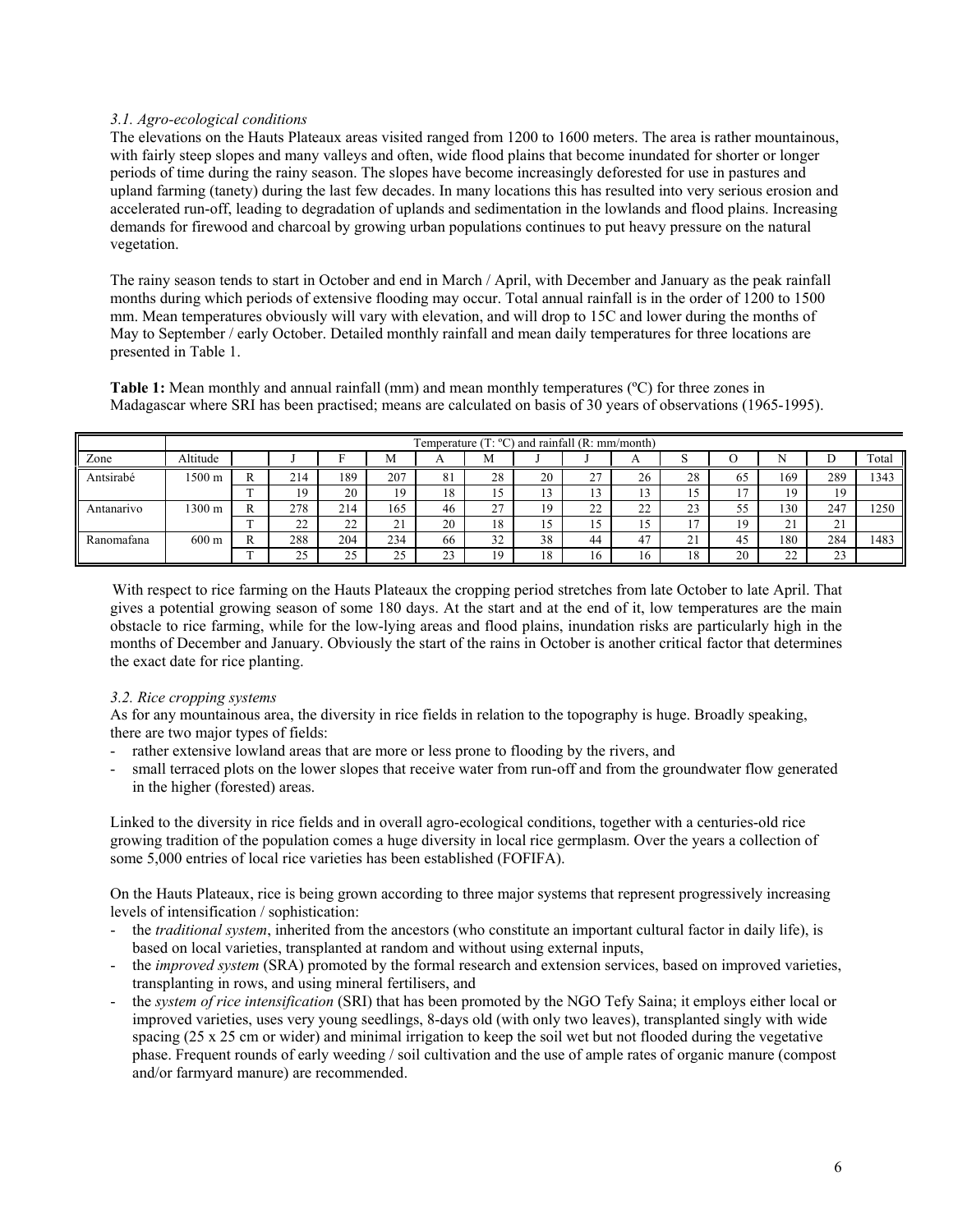Presently SRI is increasingly being recognised by the public sector institutions as a potential solution to reducing the rice production deficit of the country, and in achieving the national food security and poverty-alleviation policy goals of the Government.

## **4. Results of interviews and field observations**

Even from quick and superficial field observations it becomes clear that there is an enormous diversity in ricegrowing conditions and large variations between adjacent rice plots. Often one sees a patchwork (photo 1) of different, relatively small plots (varying between a few ares to several hectares), usually being farmed by different owners. An obvious question to pose is: "How can research and development cope effectively with this diversity and variability?"

Father de Laulanié stated at one time that rice production was linked to three major factors: *space*, *time* and *man*. These three factors can be restated somewhat differently: *space* is related to the landscape and topography; *time* to the annual calendar of seasons and the corresponding sequences of agricultural activities; and finally the effect of *man* is expressed through the agricultural technologies/practices he is using. A very similar concept was elaborated for the typical agricultural systems practised in the rolling landscapes of the West African savanne and sahelian zones (Stoop, 1987).

By viewing rice production / yield as the outcome of exploiting the interaction between:

Space/topographic position X Time/seasonal calendar X Man/agricultural technologies and practices

it is possible to interpret the variability observed in the field, but also to indicate where and when the actual system could be improved, or be practised more efficiently. Next this provides the basis for:

- comparisons between the three rice-growing systems (traditional, SRA and SRI), and
- comparisons between the relative performance of SRI plots in different locations and as practised by different farmers.

Through these comparisons, both agro-ecological/technological as well as related socio-economic aspects can be analysed.

## *4.1. Agro-ecological and technological aspects*

On the Hauts Plateaux a major source of variation in rice-growing conditions will derive from differences in elevation (ranging from 1200 to 1600m) and the associated effects on (micro) climatological variables such as daily mean air temperatures and rainfall (rates and distribution over the rainy season). These factors will greatly affect the rice-cropping system in terms of the approximate duration of the cropping period. Obviously, major adaptations to these very location-specific (micro) climatological conditions, can be achieved through the use of traditional varieties that have been selected locally to meet the specific temperature and maturity cycle requirements.

Another variable that is readily visible in the landscape, are the different types of rice fields:

- relatively large fields in the lowest parts, constituting the river floodplains and valley bottoms, and
- often rather small plots generally adjacent to the former and created as terraces on the lower slopes.

This very common field situation is schematically represented in figure 1. The topographic position of a rice field has a direct effect on its soil water regime, and the extent to which the water can be controlled through either irrigation and/or drainage. Obviously, the lowest fields will always be the wettest and will be the first to be planted at the start of the rainy season (October); these are, however, also the fields with the greatest flooding risks during the peak rainfall months of December and January. On the other hand, the small terraced plots of the lower slopes rely for their soil moisture supply on the run-off and the subsoil groundwater flow that are both generated on the uplands. These plots tend to get sufficiently wet once the rainy season is fully established and therefore can only be planted at later dates (November till mid December).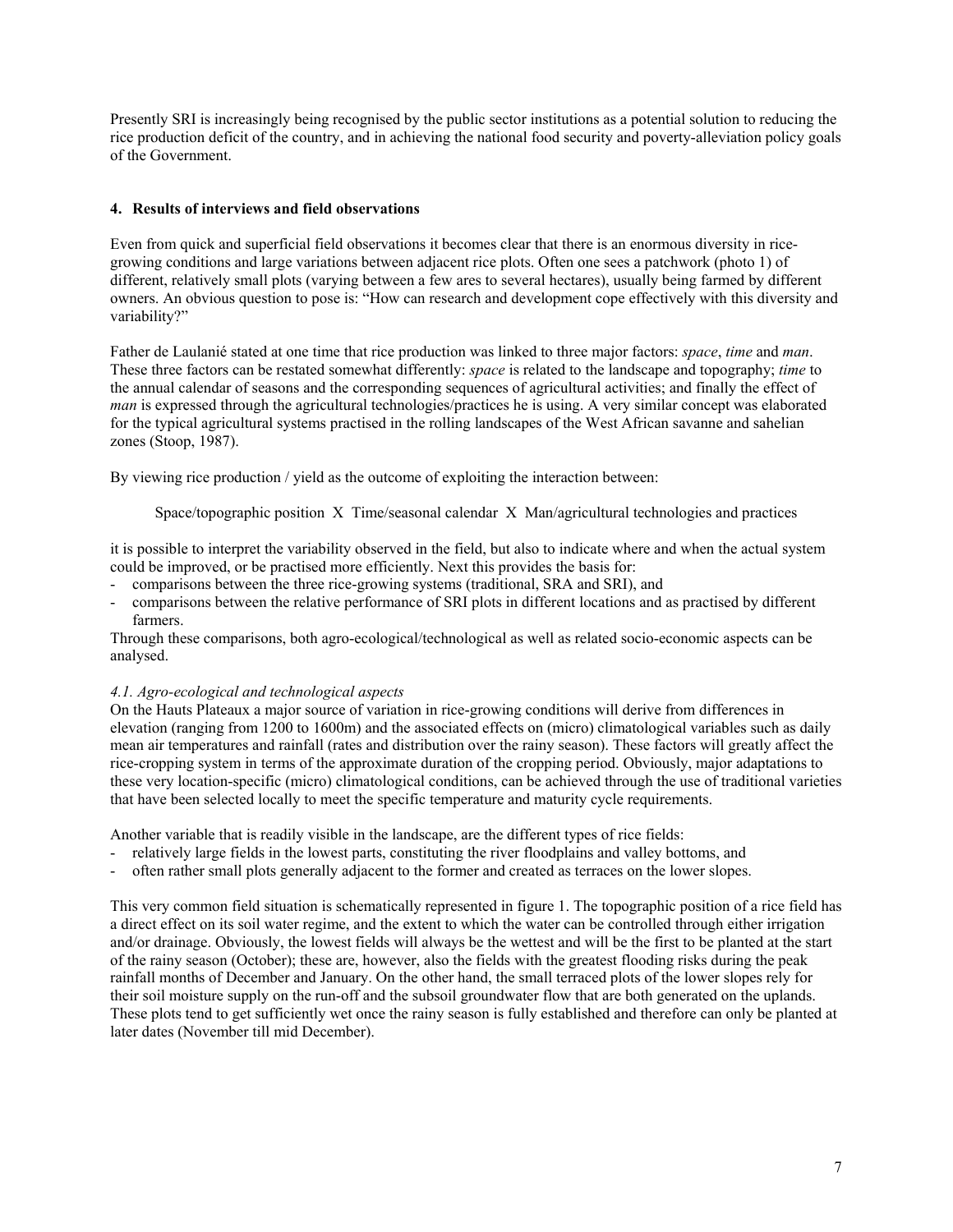**Figure 1**: Schematic presentation of a typical transect for the "Hauts Plateaux", indicating major landscape features, land use types, types of rice fields and associated soil water regimes

| Landscape<br>units           | River | Flood plain                                                                                            | Upper flood<br>plain                                                                 | Lower slope<br>terraces                                                 | Uplands                                                                                |
|------------------------------|-------|--------------------------------------------------------------------------------------------------------|--------------------------------------------------------------------------------------|-------------------------------------------------------------------------|----------------------------------------------------------------------------------------|
| (soil) Water<br>regime       |       | Periodic flooding during<br>peak rainfall months<br>(Dec.-Jan.)<br>wet to moist throughout<br>the year | Rarely flooded;<br>only during<br>short periods<br>Moist soil fed<br>by ground water | Partly controlled<br>water regime<br>fed by run-off<br>and ground water | run-off                                                                                |
|                              |       | water sepage/<br>ground water                                                                          |                                                                                      |                                                                         | ground water<br>flow                                                                   |
| Land use/crop                |       | Wet season lowland rice<br>off-season<br>vegetable crops<br>(potatoes, carots<br>peas)                 | Wet season<br>lowland rice<br>off-season<br>vegetable crops                          | Wet season<br>lowland rice                                              | Natural (forest)<br>vegetation;<br>pasture; dryland<br>crops; maize;<br>cassave; beans |
| Sequence of<br>rice planting |       | earliest possible rice<br>planting (October)                                                           | Second rice<br>planting<br>(Oct-Nov)                                                 | Third rice<br>planting<br>(Nov-mid Dec)                                 |                                                                                        |

Rainfall and soil water regimes are not the only factors affecting potential rice growth. Mean daily temperatures are another. The early, vegetative development of rice is hampered by low temperatures  $(< 15 C)$  in September and early October, likewise the grain-setting and grain-filling processes are seriously reduced when that development phase occurs in late April or May due to a delay in planting.

The various temperature and rainfall constraints to rice farmers on the Hauts Plateaux have been schematically represented in Figure 2. It follows that in planning and successfully growing a rice crop in this region, one has to reckon with rather unique combinations of climatological and topographic conditions.

Obviously, the chances to succeed will be greatly enhanced by the varieties used and their adaptation (in terms of maturity cycles) to particular plots and field types. The strategy dictated is to exploit the available time/growing period to the maximum possible. This is achieved by early planting of robust full-season varieties (generally local materials) in the lowest plots, so that the vegetative / tillering development will be already fairly advanced by the time that the flooding risks get most serious. By contrast on the terraced plots of the slopes, planting needs to be delayed for the soil moisture content to build up. This leads to the use of varieties of short to intermediate maturity cycles (local or improved materials) that can still mature before the start of the cold season.

Field observations confirmed that farmers generally stick to this strategy. At the time of the visit in early March, the lowest fields were being harvested, whereas the higher fields were reaching the flowering stage. It was also observed, however, that a substantial number of plots both on the plains as well as on the terraces were still in a relatively early vegetative phase and therefore will probably be affected seriously by the end of season cold (see photo 1). Late planted fields on the lowest parts of the plains, in addition, had suffered greatly from this year's prolonged inundations.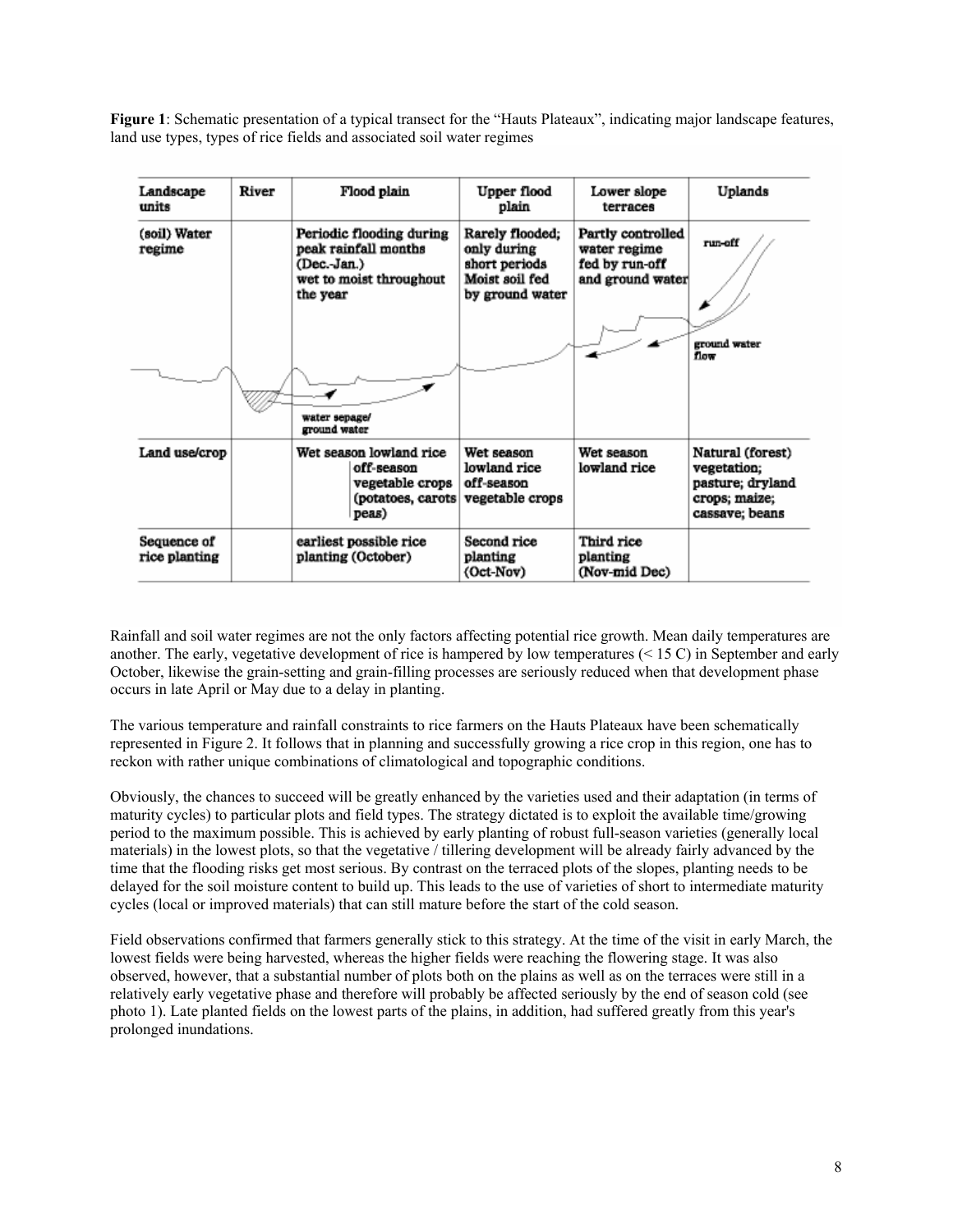**Figure 2**: Annual calendar in relation to climatic (temperature and rainfall) features, and its consequences for the agricultural calendar of operations for rice production on the Hauts Plateaux; additional location-specific variations will occur due to elevation (1200 to 1600 m) and topographic effects



## *4.2. Observations on SRI fields*

During the field trip, some 15 different locations/farms were visited. At each location, SRI plots were compared with the adjacent fields that employed the SRA or traditional technology. Differences were analysed in discussions with the responsible farmers. Plot sizes ranged from a few ares (mostly terraced plots) to several hectares in the lowland plains. Farmers mentioned repeatedly that the 2002/3 season was difficult because of the abundant rainfall up till early March, which had caused serious and prolonged flooding (up to 1 meter) in the lowlands. As a result the performance in the respective SRI plots varied greatly between farmers and locations.

SRI plots on both plains and terraces were evaluated. The soils ranged from rich, heavy (smectite) clays to poor silty or sandy loam soils. In either location, local as well as improved (mostly X 265) varieties were employed. A fairly wide range in the various practices was noticed. Particularly the water regime management varied greatly between farms and plots. It was obviously linked to the uncontrolled flooding and run-off resulting from high rainfall, but also to the different degrees of control over drainage and irrigation and the personal strategies followed by individual farmers.

Some practise intermittent drying; others maintain 2 to 3 cm water, which is raised to about 5 cm during the flowering and grain-filling stages. The most successful farmers had applied large quantities (10 to 20 tons/ha) of compost mixed with farmyard manure to the off-season vegetable crops (potato, carrots or peas) that in most locations preceded the rice, which thus could benefit from the residual fertility effects. Others that farmed large areas (6 ha by Jean Honoré Ralainandrasana in Ambatovaky) supplement their organic manure with mineral fertiliser (12:22:16); urea topdressings were never reported. All farmers followed strictly the recommendation to use single transplants of 8-day old plants at the 2-leaf stage. The spacings used varied considerably among farmers, ranging from 20 x 10 to 30 x 30 and 40 x 15 cm, with 25 x 25 cm the most common. The frequency of soil cultivation/ weeding varied between 3 (most common) and 6 rounds with the rotary hoe.

During the field visits, two really outstanding plots - with estimated yields well above 10 tons/ha - were visited (a possible third plot had already been harvested); both were on the lowland plains. The plot of farmers Eugène and Théodore RAMAROLAHY near Fianarantsoa (photo 2) employed an impressive full-season local variety; the other plot by farmer Roger Martin RANDRIANJATOVO near Ilaka Centre (photo 3) used an intermediate-maturity, improved variety (X 265). Both these fields had escaped the serious mid-season floods and had benefited from large compost/farmyard manure applications (some 10 to 20 tons/ha). Nearly all of the other plots visited were still mostly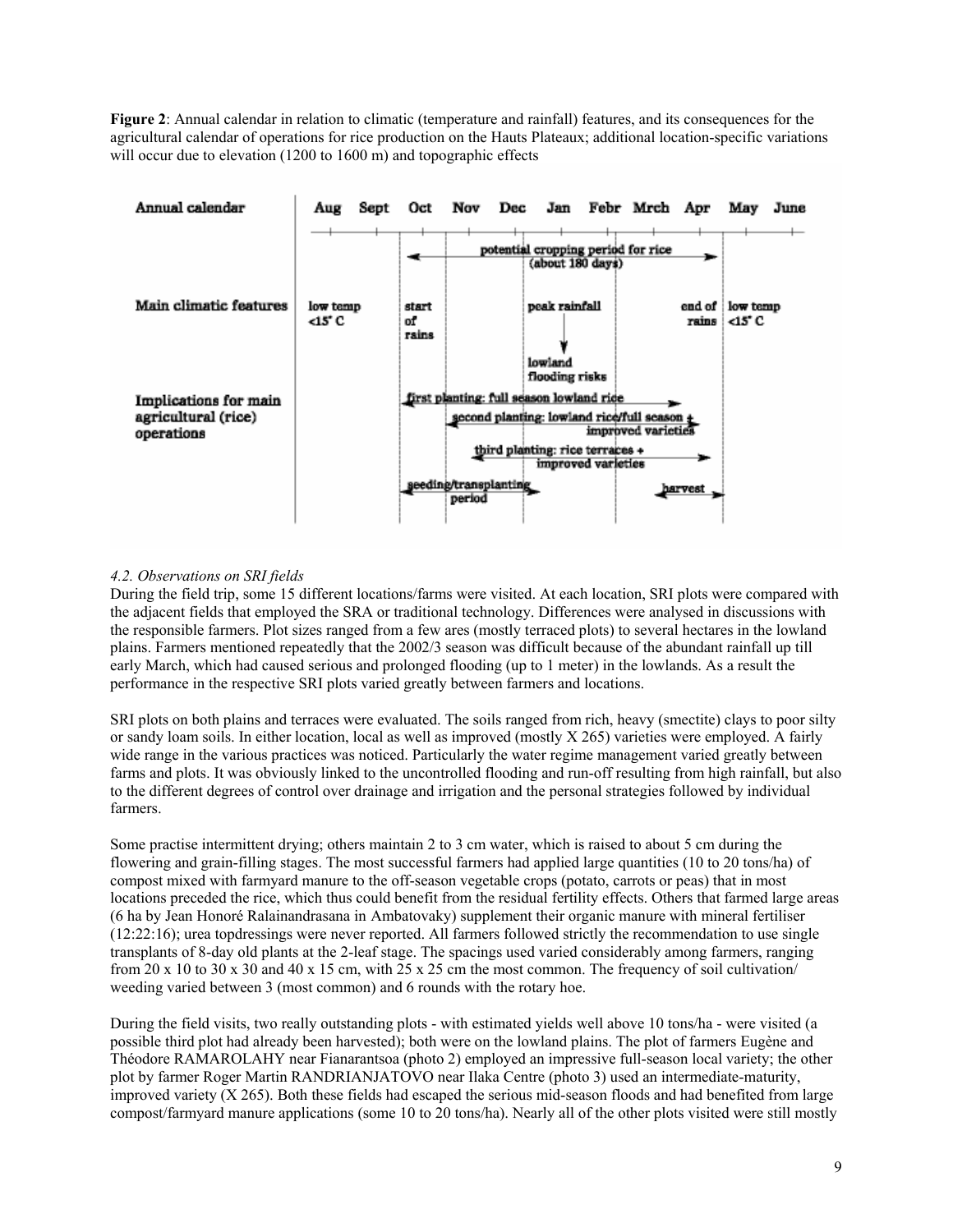in a (pre-) flowering stage, which indicates a delay in the seeding/transplanting operation. This delay is subsequently compounded by a sub-optimal water regime (due to uncontrolled flooding / inadequate drainage), reduced compost applications, and/or excessive plant populations.

By comparing the various fields visited, a tentative conclusion is that "drainage" and maintaining a moist soil during the vegetative phase (or for that matter by escaping/minimising flood damage by planting early in October) had been the critical factor in realising the very high yields. This effect is compounded considerably by the soil fertility and the wide spacing factors.

## *4.3. Farmer' comments*

Apart from the attractive grain yields, farmers emphasised two other major advantages:

- Large savings on seed requirements: they need as little as one-tenth of the usually required rate, thereby also reducing the cost of reseeding in case of unfavourable weather conditions for transplanting,
- SRI was reported to be much more tolerant to drought than either the SRA or traditional technology,
- Early weeding and soil cultivation were recognised as critical operations, but were not felt to be a major (labour) constraint.

Large savings in the use of irrigation water are an obvious other advantage. But, under the partially controlled water regimes used on the Hauts Plateaux, this has not been a major issue.

#### *4.4. Socio-economic aspects*

The field interviews with farmers have revealed some interesting, mostly socio-economic, insights on household characteristics and on "why" the SRI approach is not being practised more widely in spite of its obvious potentials. First of all, rice farming in Madagascar is a centuries-old practice that is surrounded by many traditional and cultural beliefs in which the "ancestors" play a dominant role. Changing traditional practices inherited from the parents is not readily done. There is, however, more to it.

Farmers practising SRI most successfully had used it since the early nineties. They tend to have a number of typical characteristics in common: above average intelligence, having sometimes even completed a university education; very keen observers, well organised, and very motivated/interested in farming. They always had at least some carefully managed cattle around the house to produce ample supplies of farmyard manure. In all cases, their SRI plots were located relatively close to the house, thereby permitting regular observation and maintenance. Often the farmers remarked that they still had additional plots further away (several km), where they used the official SRA recommendations or followed traditional practices.

The arguments by the non-adopters included the obvious ones: time and labour constraints, excessive weed problems, no or inadequate control over irrigation water and an increase in perceived risks, due to the use of very small 8-day old transplants. Another feature was, however, that many of these people were living in town (having no cattle), while visiting their fields only occasionally (once a month). This information is backed up by some statistics that show the share of average farmer income attributed to sales of rice to be only 7%, while the commercial and salary share was 54% (UPDR/FAO, 1999). This would confirm that rice is grown largely to cover the family food requirements, while many farmers have other major preoccupations and sources of income.

#### **5. Discussion and Conclusions**

Field observations and discussions with farmers have confirmed that SRI has indeed the potential to produce extraordinary grain yields (even way above 10 tons/ha), provided the farmer has adequately mastered the techniques, and in particular the calendar of operations (**conclusion 1**). SRI has often been presented as a very sophisticated and labour-intensive approach. Apart from a strict control over water (irrigation as well as drainage) to be applied whenever needed, perfectly levelled land, ample supplies of compost/farmyard manure, and last but not least, abundant labour to ensure timely transplanting and frequent weeding have all been considered as critical production factors. On that basis, many rice scientists / specialists have proclaimed out-of-hand that SRI is unsuitable for a vast majority of farmers and therefore doesn't merit any further research.

The Madagascar field realities, however, differ rather substantially from this presumed "ideal" image. In particular, the control over water is generally rather limited. What was identified as a key factor is above all, "agricultural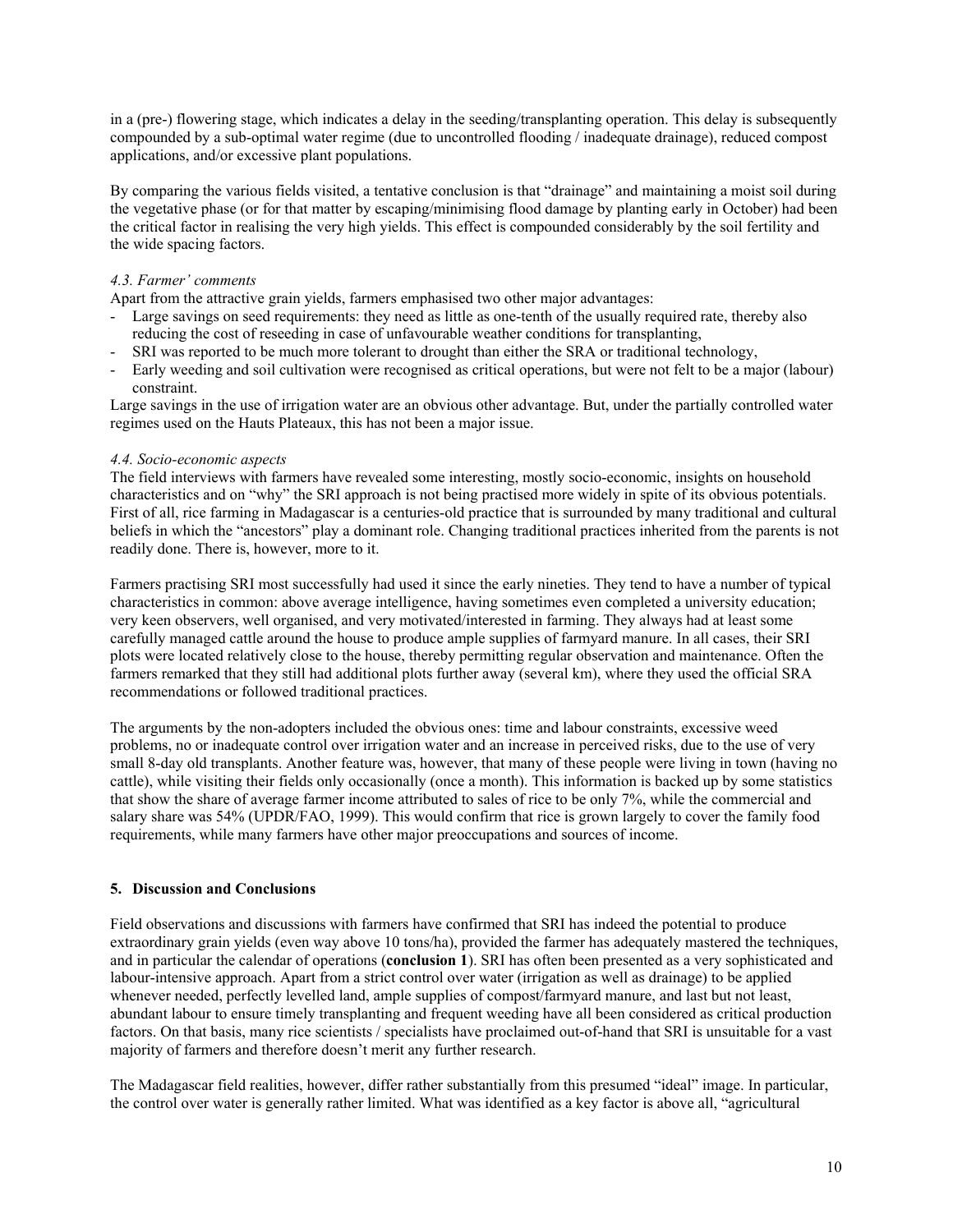professionalism", notably in minimising the risks of flood damage and of the end-of-season cold. A pre-condition for that is the effective mastering of the calendar of agricultural operations.

## *5.1. Elements of the SRI approach.*

The initial publications by de Laulanié (1993a and b) and the review article by Stoop et al. (2002) together with the present field study have revealed a relatively large number of different factors that in one way or another affect the performance of SRI. The following list of critical factors was established:

- soil and climatic factors (mostly temperature and rainfall),
- nursery preparation, and seed rates,
- field preparation for transplanting,
- transplanting of very young seedlings (2 leaves), only 8 to 10 days old,
- transplanting as single plants,
- wide spacing between individual transplants, ranging from  $25 \times 25$  to even  $50 \times 50$  cm,
- responsive rice varieties with respect to their maturity cycle and tillering ability,
- controlled soil water regimes at different stages of crop development; irrigation and drainage requirements,
- frequency of soil cultivation and weeding,
- soil fertility and plant nutrient management: organic manures and/or mineral fertilisers (rates, composition),
- preparation of organic manures (quality/origin of materials), and
- rotations / preceding off-season crops.

In addition to these mostly bio-physical factors, come a number of crucial, more general issues:

- farmer intelligence, motivation, interests, and overall educational level, and
- ability to control and correctly manage the calendar of operations from the initial land preparation and nursery phases through to the harvesting operations in dealing with the various biological/technical factors mentioned above.

All of these elements appear to be essential "building blocks" of a SRI type approach. Yet the relative importance of each separate "block" is far from resolved, and none of these can be considered independent from the others in ultimately realising a high yield. Therefore, assessments of certain features of SRI in isolation from the complex of other factors will easily lead to unrealistic results. For instance, economic assessments will be totally irrelevant in the (relatively frequent) case that the calendar of operations has not been adequately mastered (by the farmer or by the scientist when conducting his field research). This will apply to many other issues as well, like the time/labour requirements and therefore costs of weed control, but also the effectiveness of (mineral and/or organic) fertiliser use and possible contributions by soil micro-organisms to the uptake of plant nutrients (nitrogen in particular).

Comments by farmers, development personnel and scientists confirmed that SRI should be considered a mostly *empirical* approach (**conclusion 2**). This by no means decreases its significance, but in order to exploit it, to disseminate it, and to adapt it efficiently to other agro-ecological environments, it is imperative for research to clarify the mechanisms and processes involved, in other words the general underlying principles. The observations on farmer fields tend to indicate that the SRI potential is rarely fully exploited for reasons of sub-optimal varietal choices, water and fertility management, plant spacing/density, and the various interactions among these factors.

## *5.2. A great need and opportunity for additional research*

The full potential of SRI is only realised by a relatively small group of farmers, that has indeed completely mastered the approach and the calendar of operations (see section 4.2.). This observation may have been accentuated during the current season, because of the unusually high rainfall and the resulting extensive, early and prolonged flooding of many, particularly lowland, fields.

A major first task for research would be to sort out the relative importance of the many variables involved (see section 5.1.) and the major interactions between these. As a result the basic conditions, essential to successfully employ SRI-type approaches, could be determined. Second, it is important to determine what adaptations may be required in response to major different soil types (e.g., the fertile, smectite clays versus poor sandy clay loams) and to local climatic conditions that determine the duration of the growing season.

This means that the "SRI agronomy" still needs to be worked out from scratch (**conclusion 3**). For instance, is the crucial tillering feature brought about by the low plant population and wide spacing, or are the water regime and soil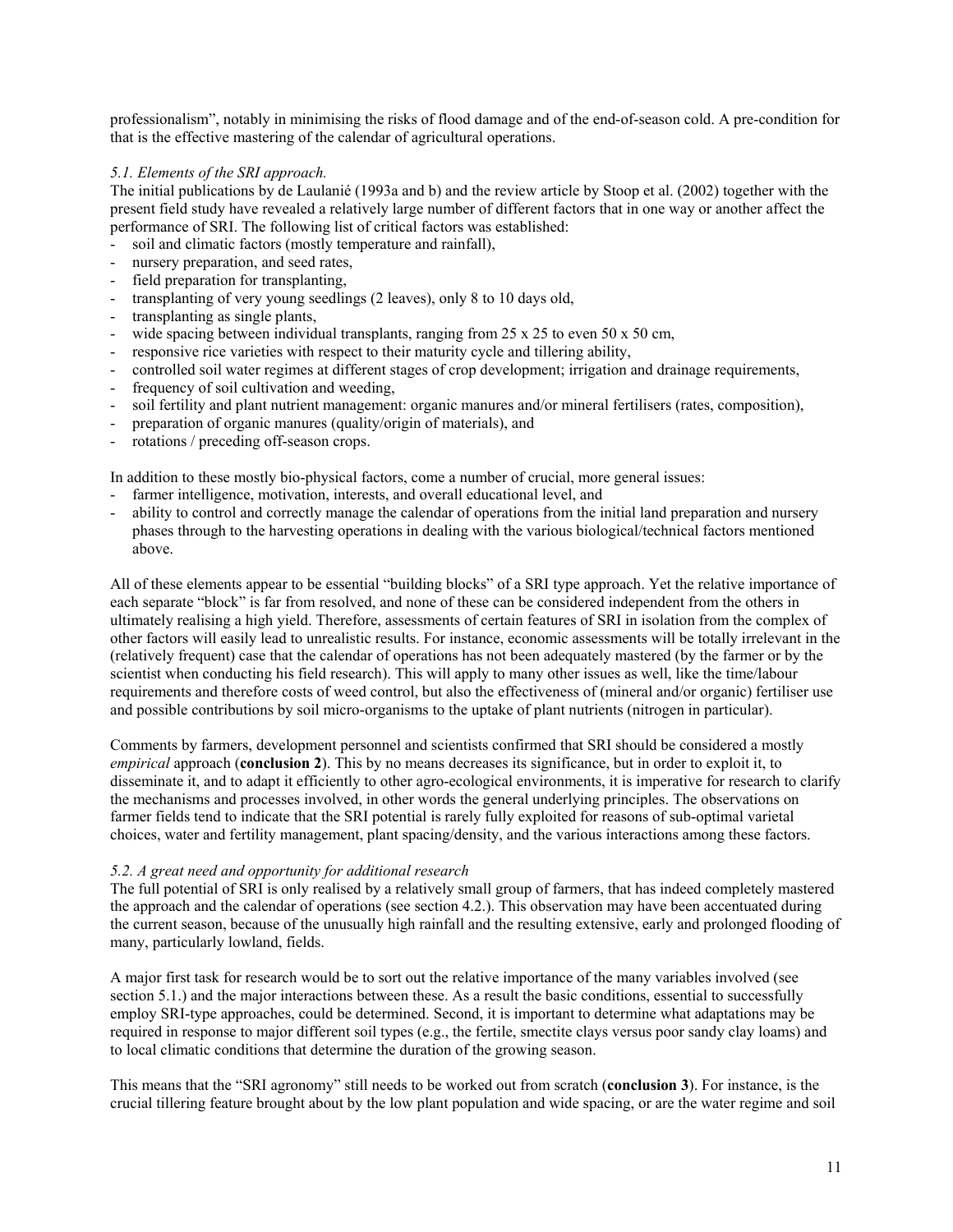nutrient supply during the vegetative phase the critical factors? Or how effectively are major categories of rice varieties (e.g., early, intermediate or late maturing) able to exploit a SRI type approach? Exploratory research conducted at WARDA, strongly suggests that the full season materials have the greatest potential to exploit the SRI conditions, followed by some of the intermediate ones, while the short cycle varieties (100 to 120 days) were by far the least responsive (Stoop, in preparation). In principle, such issues need to be well clarified before starting on more fundamental studies like the possible roles of soil micro-organisms in meeting the supposedly considerable plant nutrient requirements for SRI. This would also apply to the on-going studies at the University of Antananarivo about the innoculation of rice seeds and/or of the compost used in the nursery with Azospirillum/mycorrhyzae, obtained from the root systems of abundantly tillering SRI plants.

Another important feature that was recorded in the WARDA research and that also seems to occur in farmer fields is an extension in the duration of the vegetative growth period under SRI. In the two pictures (2 and 3) of successful SRI fields, the neighbouring field had been planted at about the same date, but by using transplants that were 10 to 20 days older. Yet both fields reached maturity on about the same date, showing distinctly larger and heavier panicles for the SRI field. The thesis advanced by the WARDA research is that the latter effect has been brought about by a prolonged vegetative development made possible by a root system that continues to function actively for a longer period of time under the aerated conditions in a non-flooded soil.

To verify this thesis in farmer fields is rather complicated because of the confounding between the "seedling age at transplanting" and the "soil water regime" variables in the farming situation, and therefore the difficulty to determine their respective impacts on vegetative growth and grain yield. This is a feature that needs to be clarified further through well-controlled field experiments in which the "non-experimental variables" are fixed at realistic levels and are handled carefully. Such experiments are ideally conducted on a research farm, though it should be recognised that the soils of many of the older stations might be completely non-representative from those under farmer conditions because of their prolonged intensive cultivation, their monocropping, and frequent use of agricultural chemicals.

Since SRI employs a fundamentally different water regime from the conventional irrigated practices, research may well expose important alternatives also for the present practises of growing lowland rice. Likewise it might affect current thinking with respect to crop growth models, theoretical yield ceilings and the so-called *ideal* plant type. But also issues like natural resource use-efficiency for land and water, as well as environmental pollution from the release of methane gas from irrigated rice systems would be touched upon by such research. The importance of this research therefore goes far beyond just SRI; it could prove highly relevant to other crops and a wide array of agricultural systems by addressing key aspects of crop development in response to different water and soil fertility management regimes.

#### *5.3.The scope for widespread adoption and the major constraints involved*

The development of SRI over the past two decades and the types of responses it has generated among both *farmers* and *scientists* is a fascinating subject. The successful farmers (Eugène and Théodore RAMAROLAHY) near Fianarantsoa, who have practised SRI since 1992, confirmed that initially many neighbours showed great interest and visited their field at harvest, everyone being very impressed and ready to adopt. Next several farmers tried it, but subsequently returned to their former practices. Today he is one of the few still practising SRI in the valley, yet as the picture (photo 2) shows with considerable success. So the potential of SRI by itself is for farmers not necessarily the decisive argument to adopt (**conclusion 4**). Many other aspects ranging from technical, cultural, psychological and even political seem to enter into the equation, as the arguments elaborated in section 4 make clear.

In an early contribution, Father de Laulanié (1989) elaborated on his views about agricultural development for Third World, non-industrialised countries, Madagascar in particular. In it, he expressed several views that remain highly relevant. First, the progressive transition from a traditional (i.e., a closed, internally focused) society towards more modern, open, and therefore externally oriented (in terms of knowledge and trade) communities involves a slow and long-term development process. The failure by major bi- and multilateral aid agencies to appreciate this constraint adequately can be considered responsible for the failure of so many relatively short-term development projects.

Second, sustainable development would require a major emphasis on "education" in a broad sense, i.e., an exposure to the principles of biology (crops and animals), of the environment (climate, water and soils), and of child and health care to counter traditional beliefs and superstition. De Laulanié stated that in the absence of this broader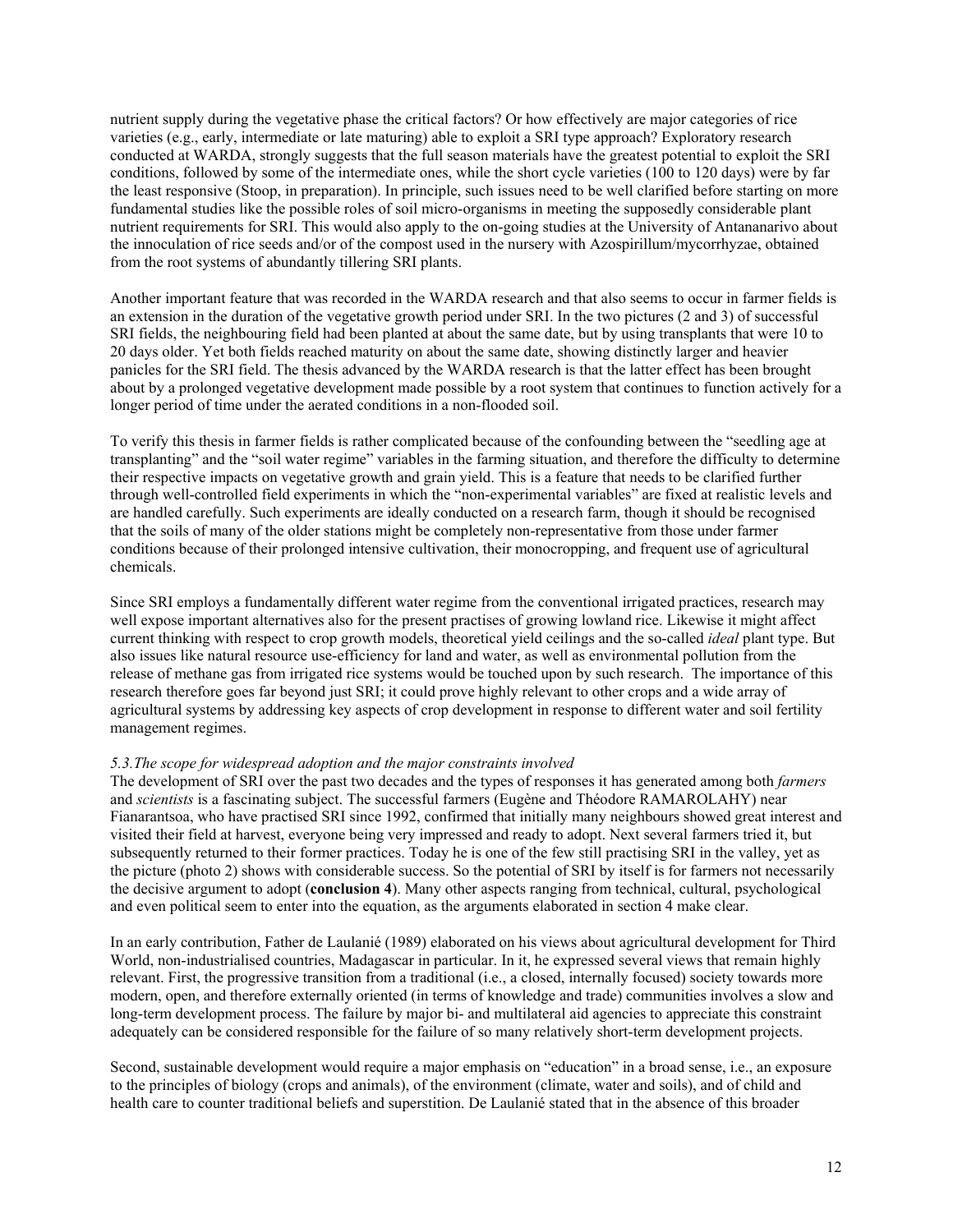education, the introduction of new/improved technologies tends not to "stick" with the people. Again this feature was generally bypassed during the past decades by the predominantly short-term project approaches that were aimed at introducing "rapid change".

Third, he underscored the diversity in people's aptitudes towards for instance agriculture. His estimate is that 80% of the rural population conducts agriculture on a traditional, routine basis for survival and/or as a secondary activity. Only for a minority of some 10% is agriculture a full-time "profession". Initially it will be only this small group that will be inclined to experiment, to observe the crop closely, and finally to adopt new practices. Obviously, this feature applies more widely and will not be limited to agriculture or for that matter SRI and rice farming.

In general, *agricultural development* will involve a switch from routine traditional and extensive practices towards increased intensification by investing in additional internal (labour/time) and/or external (commercial inputs) resources. Maximising the profitability of either internal or external inputs requires, however, a considerable degree of professionalism, individualism and personal motivation, which are attitudes that are not particularly valued in closed, collective and traditional communities. It follows that the introduction of agricultural practices that are drastically different from the centuries-old, traditional ones (e.g., for rice the drainage of water during the vegetative phase as opposed to flooding) encounter disbelief and resistance in spite of the field evidence to the contrary. Interestingly enough, highly educated scientists have shown similar reactions when for instance their scientific paradigms were being challenged, as in the case of SRI - - - -.

But it is not only the introduction of new/different practices, it is also the precise timing of their implementation that tends to be even more crucial in maximising the returns and in minimising the risks. As such, the agricultural intensification process and the transformation from a low input, traditional agriculture into intensified forms of production involves profound technical changes as well as mentality changes for farmers. Agricultural research and development have given inadequate attention to the interactions between the calendar of operations (i.e., the need for timely implementation) and the various investments to ensure that their respective benefits are optimised as required for a "knowledge-intensive" agriculture (**conclusion 5**). This conclusion is supported by the various field observations (see sections 4.2. and 4.3.). So there are many technical, as well as cultural and psychological reasons, why the dissemination of SRI in Madagascar has been slow. Obviously very similar reasons are most likely to apply to other (African) countries and to other major cropping systems (for instance, the Sahelian millet system: Amir Kassam, pers. comm.).

## **6 Concluding remarks**

Madagascar has been blessed by the presence of a huge bio-diversity in local rice varieties, having evolved for centuries in their respective adaptations to the wide range of location-specific conditions associated with mountainous eco-systems. Therefore, one could question the wisdom of national agricultural policies (largely inspired by the views of international research, development and donor agencies) to earmark *local varieties* as one of the major obstacles to rice production and future national food security. The planned, complete replacement of local by improved varieties and of the traditional rice production systems by SRI in the Fianarantsoa region by 2006 (UPDR, 2002), therefore may be characterised as unrealistic and ill-advised.

The major significance of SRI practises is probably that it points to important, so-far unexploited, potentials in crop production that go way beyond what has been believed to be yield ceilings based on theoretic crop modelling efforts. Moreover, these yields were realised by using traditional, full-season, local varieties that have always been characterised by the research establishment as notoriously inefficient and unable to respond effectively to intensification practices. Instead it might be concluded that "conventional" agronomic research has so far been unable to define an appropriate agronomic package that would permit these varieties to fully express their potentials. The fact that mostly small farmers could develop an empirical package of practices for rice that in many ways goes entirely against conventional wisdom (single plants, wide spacing, very young transplants, and drainage rather than irrigation) is quite revealing for the limitations of (international) agricultural research.

A most exciting aspect of the present study and the results obtained in earlier exploratory WARDA experiments, is that it may open up many fields for renewed research with opportunities for fundamental changes in agricultural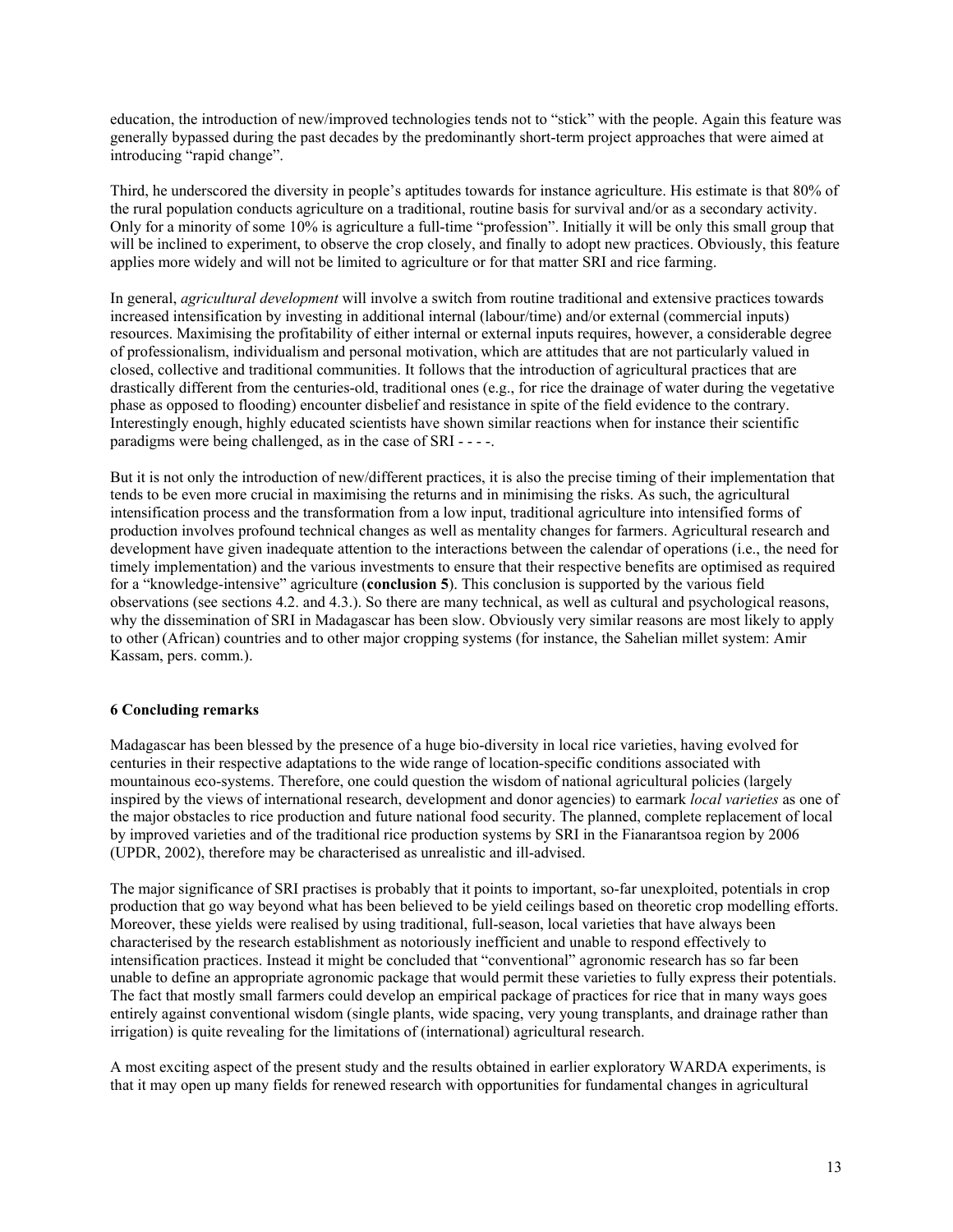practices leading to beneficial effects for farmers as well as for the environment. So rather than consider SRI as a "myth", it should be considered – until proven otherwise – as a "missed opportunity" in terms of research.

To seize this opportunity, researchers will need to match the agricultural professionalism shown by some Madagascar farmers. Agricultural scientists locked away in their offices and glued behind their computer screens are unlikely to achieve this. In that respect also research management has a fundamental task in stimulating scientific curiosity and flexibility among scientists. The SRI experience shows that nature still has numerous undisclosed secrets, even in the unpretentious discipline of agronomy, and that unlocking some of these secrets is not necessarily a matter of sophisticated and costly techniques.

## **Bibliography**

- Laulanié, H. de, !987. Abrége d'une doctrine du développement rural pour Madagascar. Association Tefy Saina, Antananarivo.
- Laulaníe, H. de, 1993a. Le système de riziculture intensive malgache. Tropicultura (Brussels), 11: 110-114.
- Laulaníe, H. de, 1993b. Technical presentation on the System of Rice Intensification, based on Katayama's tillering model. Unpublished paper, translated from French, available from Cornell International Institute for Food, Agriculture and Development, Ithaca, NY.
- Ministère de l'Agriculture / Association Tefy Saina, 1996. Appui au développement du SRI; Campagne rizicole 1995-1996. Avantages et contraintes du SRI. Association Tefy Saina, Antananarivo.
- Stoop, W.A., 1987. Variations in soil properties along three toposequences in Burkina Faso and implications for the development of improved cropping systems. Agricultural Ecosystems and Environment 19: 241-264.
- Stoop, W.A., Uphoff, N. and Kassam, A., 2002. A review of agricultural research issues raised by the system of rice intensification (SRI) from Madagascar: opportunities for improving farming systems for resource-poor farmers. Agricultural Systems 71: 249-274.
- Stoop, W.A. (in preparation). The system of rice intensification (SRI); results from exploratory field research in Ivory Coast: further research requirements and prospects for adaptation to diverse agro-ecosystems
- UPDR/Ministe de l'Agriculture, 2002. Analyse diagnostic de la filière régional de riz dans l'ensemble du secteur vivrier de la Province Autonome de Fianarantsoa, Ministère de l'Agriculture, Antananarivo.
- UPDR/FAO, 1999. Diagnostic et perspective de développement de la filière riz à Madagascar. Ministère de l'Agriculture et de l'Elevage, Antananarivo.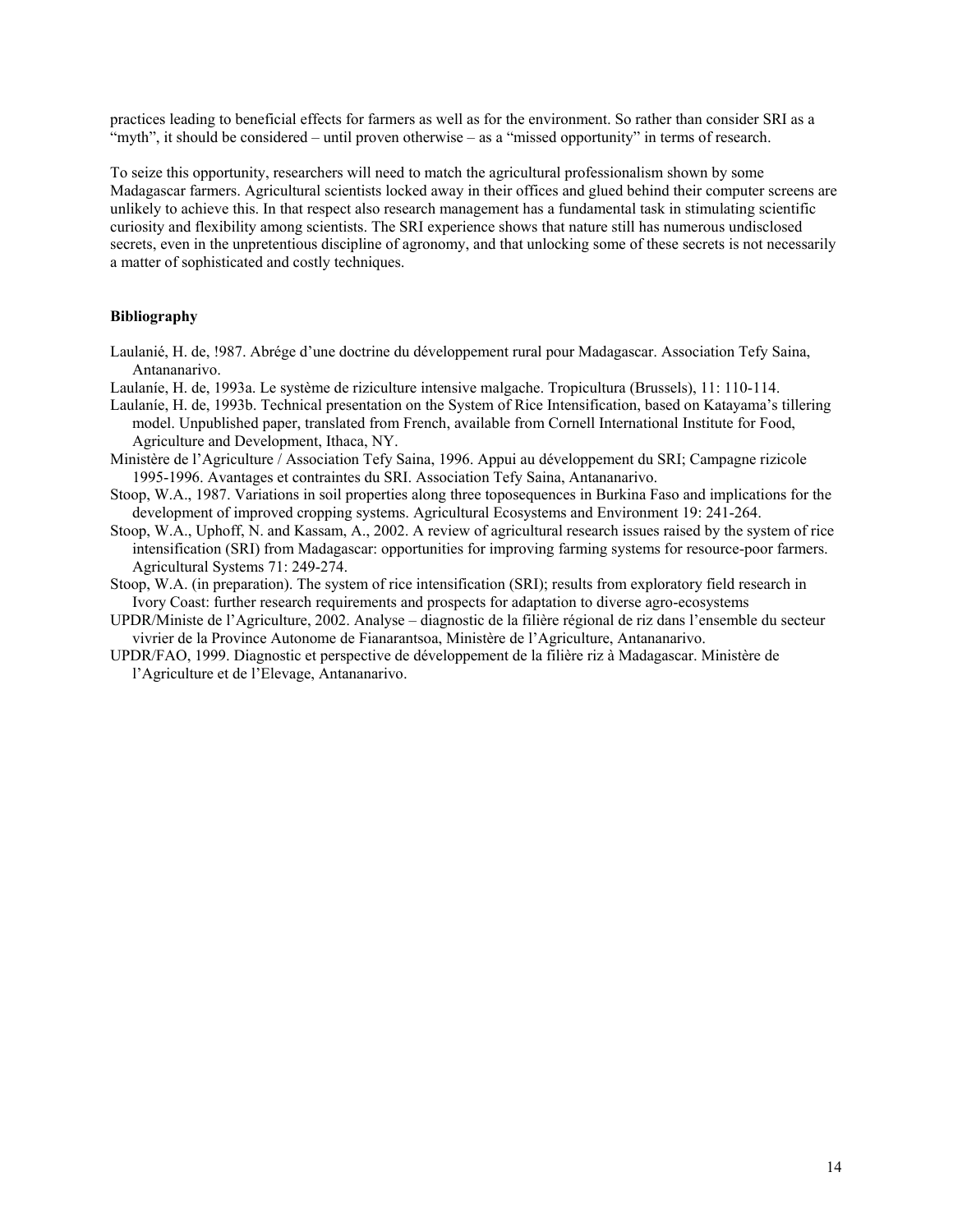## **Appendix A: Itinerary**

- 3/3 Travel Amsterdam to Antananarivo
- 4/3 Meeting with Prof. Robert RANDRIAMIHARISOA, Chairman of the École Superieur des Sciences Agronomiques (ESSA) of the University of Antananarivo and Sebastien RAFARALAHY and Justin RABENANDRASANA of the Association Tefy Saina
- 5/3 Travel from Antananarivo to Antsirabe with Sebastien and Prof. Benjamin RAKOTO, Prof. Jean Chrysostome and 5 students; visits to the farms of: Samuel RANAIVO; Mme Marie Julienne RAZANADRAFABA (in Ambano) and Mme Josephine RAZAFIMALALA. This visit was led by Dieudonné RAKOTOARIMANANA, trainer of Tefy Saina].
- 6/3 Travel from Antsirabe to Fianarantsoa
- 7/3 Field visit around Fianarantsoa with Edmond RATAMINJANAHARY, farmers Eugene and Theodore RAMAROLAHY; visit to Estate of Société MARC et Frères, University students experiments.
- 8/3 Field visit to Ambatotokana: 2 farmers
- 9/3 Field visit to Ambatovaky village: Jean Honoré RALAINANDRASANA (several fields)
- 10/3 Return Fianarantsoa to Antsirabe; stops at Ivato Centre (school) 2 fields; Monastère des Soeurs Bénédictines, several harvested fields; Ilaka Centre: farmer Roger Martin RANDRIANJATOVO with guidance from the Soeurs du Bon Sauveur
- 11/3 Travel from Antsirabe to Antananarivo; Discussions at Tefy Saina
- 12/3 Discussions at ESSA/University: Prof. Robert RANDRIAMIHARISOA and Patrick RAJAOMILISON, field visit of University Farm plots; Field visit to farm plots in Anjomakely: Laurent RAMALANJAONA and another farmer with Fetra ANDRIANAVALONA, trainer of Tefy Saina and two students from ESSA.
- 13/3 Visit and lecture at "Laulanié Green University"; Discussion with Hamon RANDRIAMIHARY (founder and owner) and Mme Yolande Discussions at FOFIFA with Dr. Francois RASOLO (DG), Mme Yvonne RABENANTOANDRO

(Directeur scientifique) and Mme Jacqueline RAKOTOARISOA (Chef Département de Recherches Rizicoles)

Meeting/dinner with Glenn Lines

- 14/3 Debriefing with Prof. Robert RANDRIAMIHARISOA (University), Sébastien RAFARALAHY and Justin RABENANDRASANA (Association Tefy Saina)
- 15/3 Departure for Amsterdam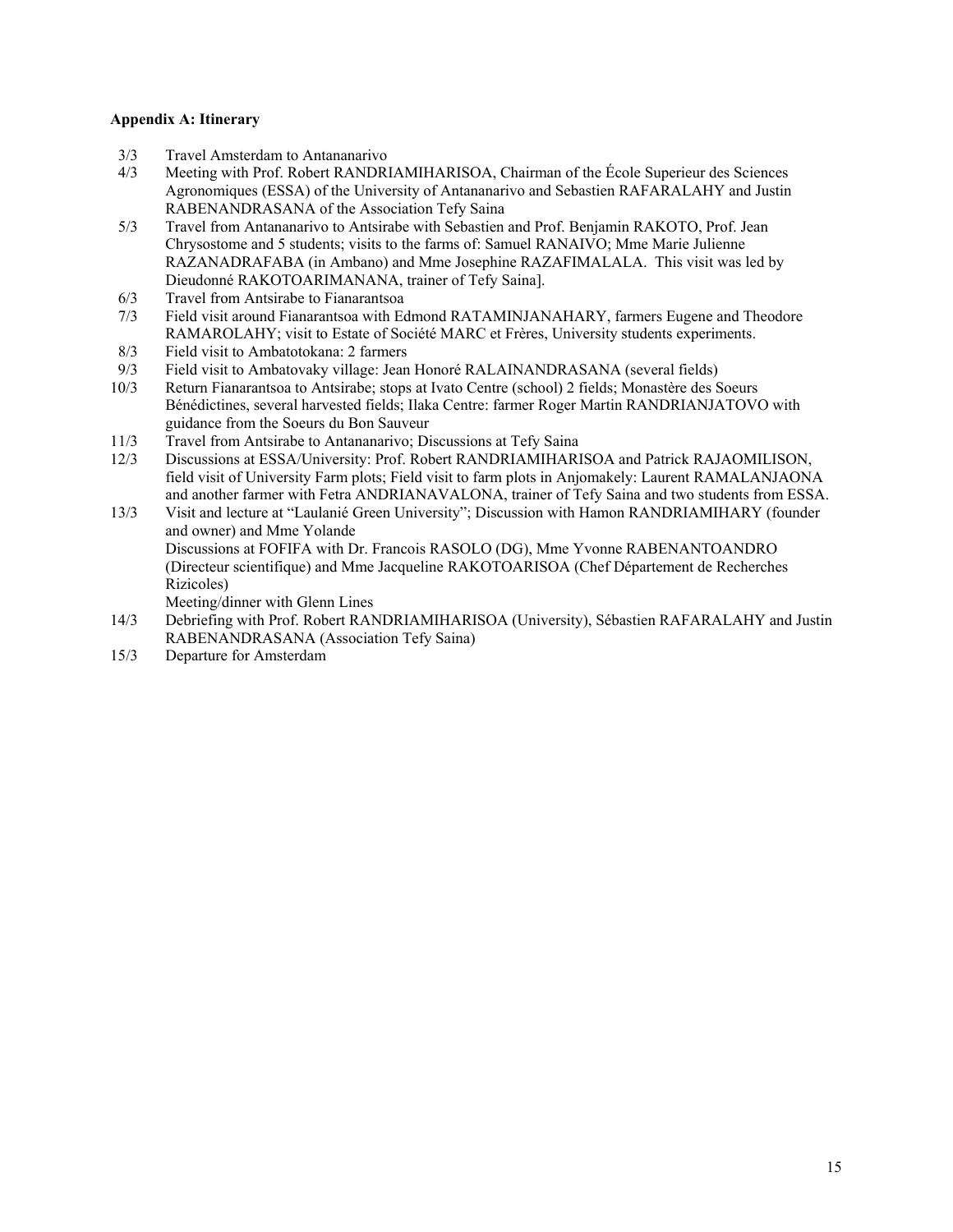## **Appendix B: Survey / informal interviews about SRI in Madagascar**

#### **Major issues to be covered:**

What are according to the farmers the *most critical factors and issues* in successfully using the SRI method?

- **knowledge, experience**, role of informal experimentation
- **strict planning of field operations** in relation to labour requirements / bottlenecks (transplanting, early weeding, compost preparation and application, etc.
- **nursery management**: seed rates; timing of seeding; seed preparation/priming
- **land / field preparation :** leveling
- **transplanting and early development phase**:
	- timing / seedling age in relation to weather /rainfall conditions
	- importance of very young seedlings
- **water management**:
	- *full control*: timing, frequency and rate of irrigation; irrigation regime adjustments in response to crop development phase,
	- *partial or no control*: what adjustments in other SRI components,
- **appropriate rice varieties**:
	- how many varieties used per farm;
	- plant characteristics (maturity, tillering; height, others) of varieties particularly suitable to SRI,
- **soil fertility management**: sustainability issue; crop rotation / land use
	- *compost* preparation (quality; specific organic components/composition) and use
	- timing of application and rates used for compost
	- *mineral fertilizers* : what types and quantities; suitability